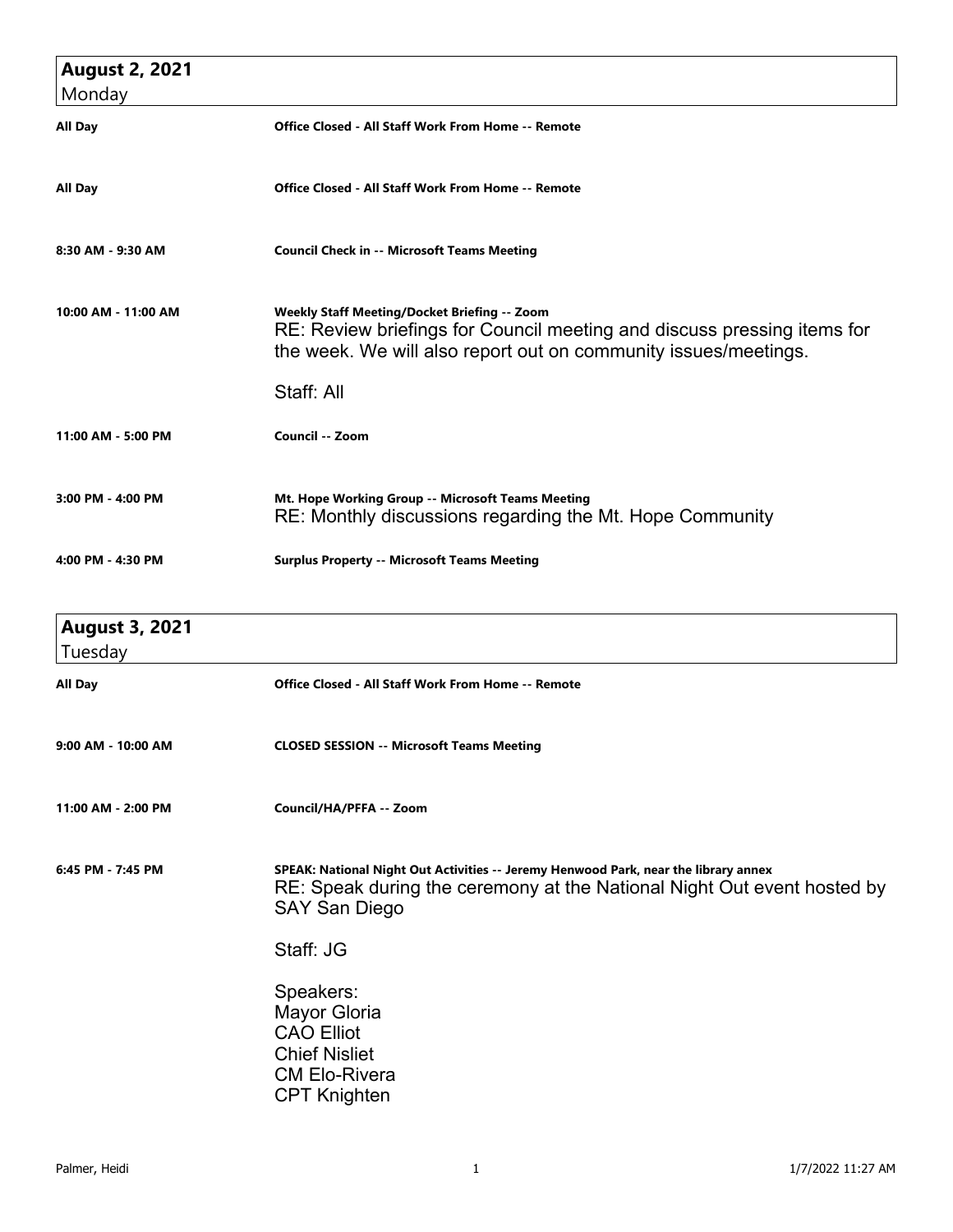| <b>August 4, 2021</b>             |                                                                                                                                                                    |
|-----------------------------------|--------------------------------------------------------------------------------------------------------------------------------------------------------------------|
| Wednesday                         |                                                                                                                                                                    |
| All Day                           | <b>Legislative Recess</b>                                                                                                                                          |
| All Day                           | <b>Office Closed - All Staff Work From Home -- Remote</b>                                                                                                          |
| 7:15 AM - 8:30 AM                 | Pam Luster -- The Forum Coffee House (4340 Genesee Ave, San Diego, CA 92117, United States)                                                                        |
| 9:00 AM - 11:30 AM                | Project Tour of Compost and Mulch BMPs in the Mid-Coast Transit Corridor -- UTC and UCSD area<br>Staff: JG, BD                                                     |
| 11:30 AM - 12:00 PM               | <b>Stormwater chat -- Microsoft Teams Meeting</b>                                                                                                                  |
| 12:00 PM - 1:00 PM                | Lunch w/ Jeremy from MADAFFER -- Queenstown Public Place -- 1557 Columbia St, San Diego, CA 92101<br>RE: People's Ordinance and Zero Waste meeting                 |
|                                   | STAFF: SER, LVN, BD                                                                                                                                                |
|                                   | Attendees:<br>Steve South from EDCO<br>Jim Madaffer                                                                                                                |
|                                   | Jeremy Ogul<br>Lydia Van Note<br><b>Brendan Dentino</b>                                                                                                            |
| 1:30 PM - 2:30 PM                 | Homeless Resource Center Tour -- 1401 Imperial Avenue<br>RE: See how the facility has been operating since opening to the public                                   |
|                                   | Staff: BW                                                                                                                                                          |
| 3:00 PM - 4:00 PM                 | Mt. Hope Working Group -- Microsoft Teams Meeting<br>Monthly discussions regarding the Mt. Hope Community                                                          |
| <b>August 5, 2021</b><br>Thursday |                                                                                                                                                                    |
| All Day                           | <b>Legislative Recess</b>                                                                                                                                          |
| All Day                           | Office Closed - All Staff Work From Home -- Remote                                                                                                                 |
| 9:15 AM - 10:15 AM                | Rady Shell Ribbon Cutting -- 222 Marina Parkway<br>$RE: Ribbon$ Cutting Ceremony for the new Rady Shell $@$ Jacobs Park.<br>Refreshments to follow ribbon cutting. |
|                                   | Staff: BW                                                                                                                                                          |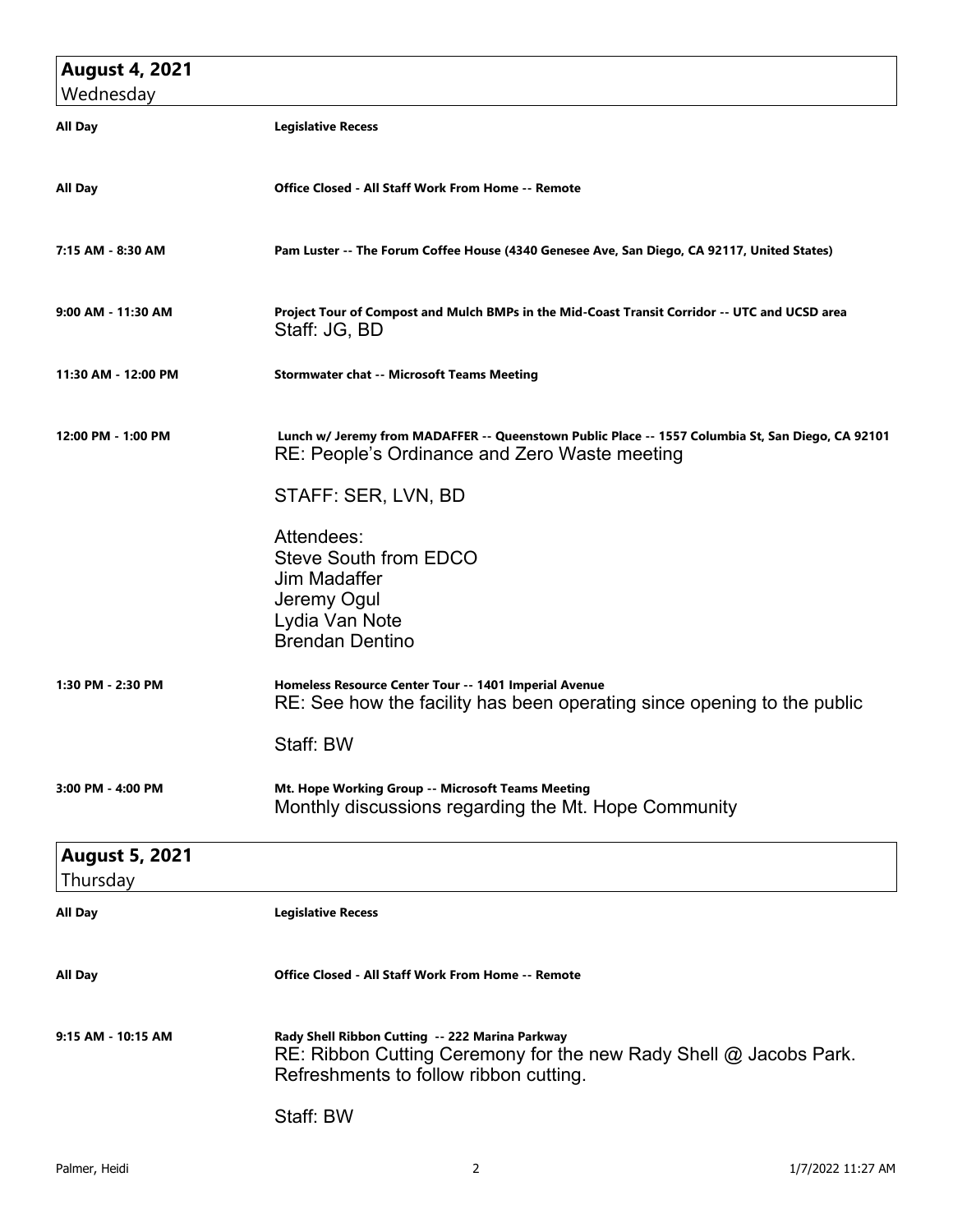| <b>August 5, 2021 Continued</b> |                                                                                                                                                                                                                                                                                                                                                                                                        |
|---------------------------------|--------------------------------------------------------------------------------------------------------------------------------------------------------------------------------------------------------------------------------------------------------------------------------------------------------------------------------------------------------------------------------------------------------|
| Thursday                        |                                                                                                                                                                                                                                                                                                                                                                                                        |
| 10:00 AM - 10:30 AM             | CM Elo-Rivera & COO Jay Goldstone -- Zoom<br><b>RE: Monthly meeting</b>                                                                                                                                                                                                                                                                                                                                |
|                                 | STAFF: SER, LVN                                                                                                                                                                                                                                                                                                                                                                                        |
|                                 | Pre: $9:50 - 10:00$ am<br>Meeting: $10:00 - 10:30$ am<br>Post: $10:30 - 10:50$ am                                                                                                                                                                                                                                                                                                                      |
| 11:00 AM - 11:30 AM             | Maraya Performing Arts Interview -- Maraya Performing Arts - 861 Harold Place Suite #208 Chula Vista<br>91914<br>RE: To interview people who play an important role in instilling hope and<br>facilitating change & help identifying the needs and issues within your<br>community. We want to learn more about Councilmember Elo-Rivera, and<br>the background surrounding key services and projects. |
|                                 | Staff: MZ (tp), BW (tp)                                                                                                                                                                                                                                                                                                                                                                                |
|                                 | POC: Monique                                                                                                                                                                                                                                                                                                                                                                                           |
| 1:00 PM - 1:30 PM               | Latitude HOA/Blue Horizon Management Visit -- 3605-3665 Ash St, San Diego<br>RE: The Property Managers of the Latitude Community would like to<br>discuss issues with unsheltered individuals living near the complex that<br>have been utilizing their amenities for washing and creating noise<br>disturbances in and around the complex.                                                            |
|                                 | Staff: MZ                                                                                                                                                                                                                                                                                                                                                                                              |
|                                 | Attendees:<br>Patrice Lehman, Blue Horizon Management<br>Lindsay Tackett, Blue Horizon Management<br>Latitude Boardmember(s)                                                                                                                                                                                                                                                                           |
|                                 | POC: Patrice Lehman                                                                                                                                                                                                                                                                                                                                                                                    |
| 2:00 PM - 2:30 PM               | <b>Internal Housing Meeting -- Microsoft Teams Meeting</b>                                                                                                                                                                                                                                                                                                                                             |
| 2:50 PM - 3:50 PM               | Equitable Development Committee for San Diego's Green New Deal Alliance -- Zoom<br>RE: Discuss their policy recommendations for tenant protections in the city<br>of San Diego, including the creation of a Tenant Protection Board and Rent<br>Registry.                                                                                                                                              |
|                                 | Staff: MR, BW                                                                                                                                                                                                                                                                                                                                                                                          |
|                                 | Attendees:<br>Sara Alagha, PANA<br>Ramla Sahid, PANA<br>Madison Coleman, CAP<br>Bertha Rodriguez, CAP                                                                                                                                                                                                                                                                                                  |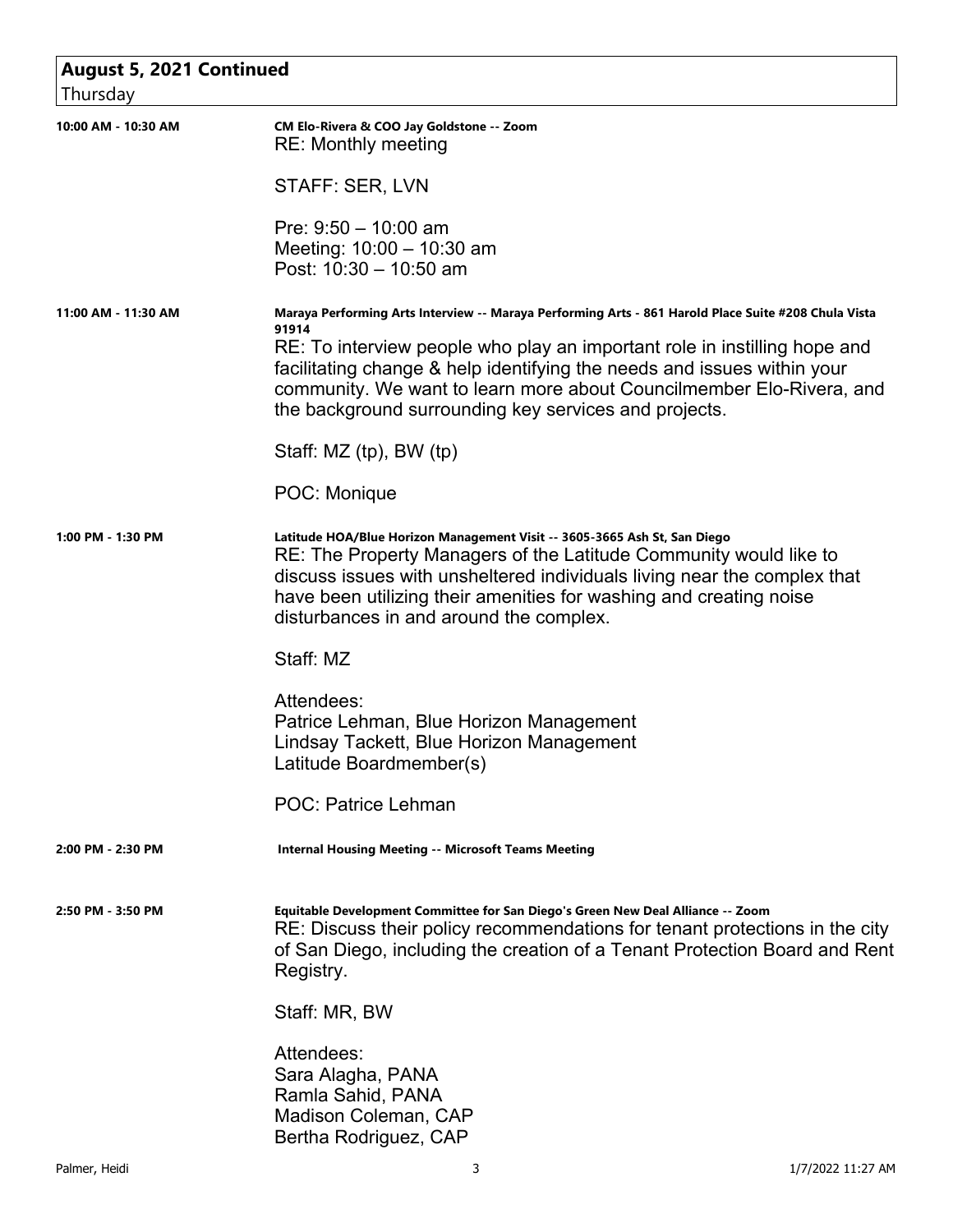| <b>August 5, 2021 Continued</b> |  |
|---------------------------------|--|
| Thursday                        |  |

|                                 | Pre: $2:50 - 3:00$ pm<br>Meeting: $3:00 - 3:30$ pm<br>Post: $3:30 - 3:50$ pm                                                                                                                                                                          |  |  |
|---------------------------------|-------------------------------------------------------------------------------------------------------------------------------------------------------------------------------------------------------------------------------------------------------|--|--|
| 4:00 PM - 5:00 PM               | Internal ADU discussion/check in -- Microsoft Teams Meeting                                                                                                                                                                                           |  |  |
| <b>August 6, 2021</b><br>Friday |                                                                                                                                                                                                                                                       |  |  |
| All Day                         | <b>Legislative Recess</b>                                                                                                                                                                                                                             |  |  |
| All Day                         | <b>Office Closed - All Staff Work From Home -- Remote</b>                                                                                                                                                                                             |  |  |
| 9:30 AM - 9:30 AM               | Meet D1 Rep Kaitlyn to sign Proclamation -- Pappalecco- 4202 Adams Ave                                                                                                                                                                                |  |  |
| 11:00 AM - 12:00 PM             | <b>Docket Briefings -- Microsoft Teams Meeting</b><br>RE: Monday and Tuesday Docket briefings for Sean starting 7/9/21. The<br>Docket Briefings are due Thursday COB to be reviewed Fridays at 11am<br>and completed briefings are due by 3pm Friday. |  |  |
|                                 | Staff: All                                                                                                                                                                                                                                            |  |  |
| 1:20 PM - 2:50 PM               | Monthly Meeting w/ Mayor Todd Gloria -- 11th Floor<br>Pre/Post by phone as needed (office is closed)                                                                                                                                                  |  |  |
|                                 | Pre: $1:20 - 1:30$ pm<br>Meeting: 1:30 - 2:30 pm<br>Post: 2:30 - 2:50 pm                                                                                                                                                                              |  |  |
| <b>August 7, 2021</b>           |                                                                                                                                                                                                                                                       |  |  |
| Saturday                        |                                                                                                                                                                                                                                                       |  |  |
| <b>All Day</b>                  | <b>Legislative Recess</b>                                                                                                                                                                                                                             |  |  |
| <b>All Day</b>                  | Office Closed - All Staff Work From Home -- Remote                                                                                                                                                                                                    |  |  |
| <b>August 8, 2021</b><br>Sunday |                                                                                                                                                                                                                                                       |  |  |
| <b>All Day</b>                  | <b>Legislative Recess</b>                                                                                                                                                                                                                             |  |  |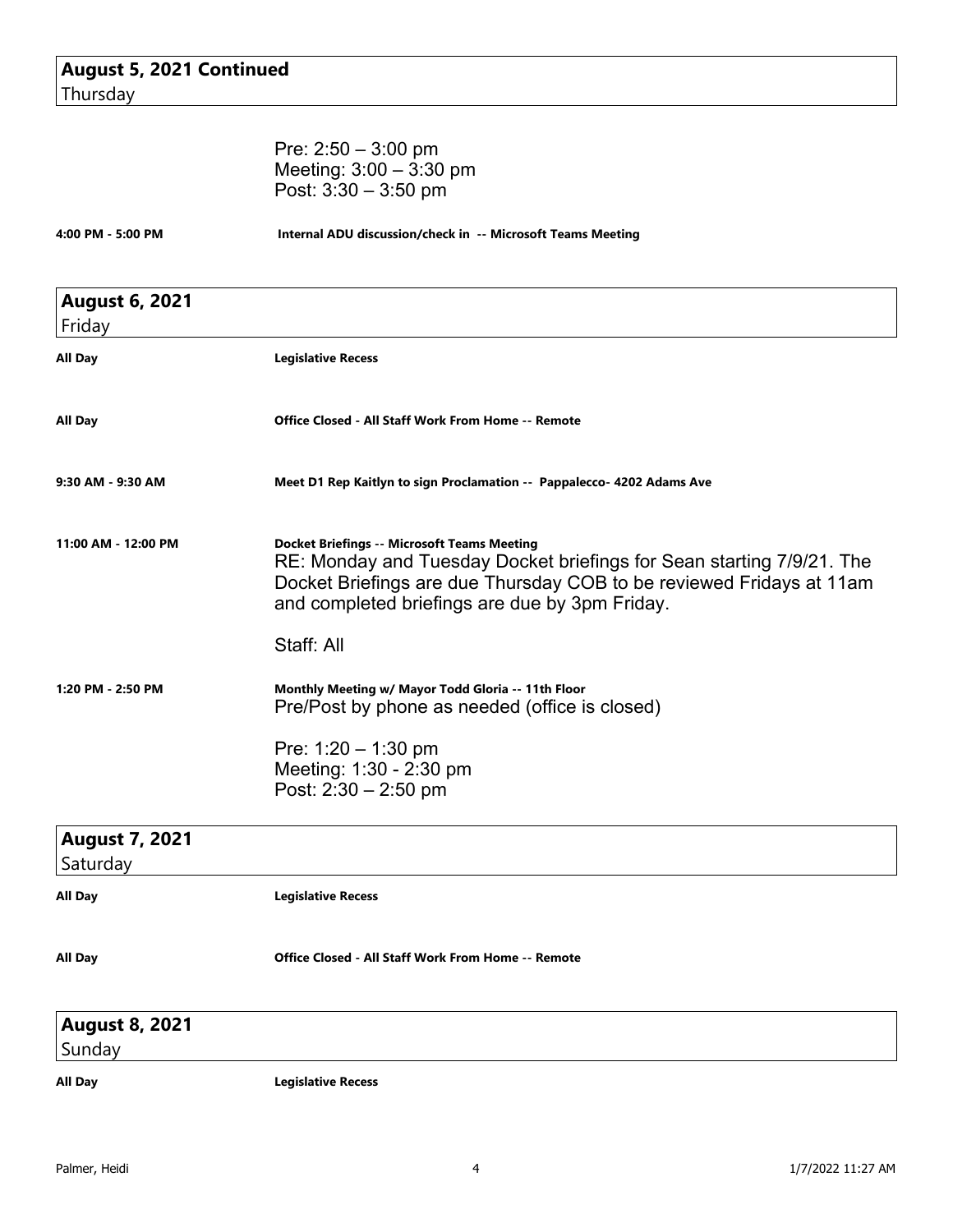# **August 8, 2021 Continued**

Sunday

**All Day Office Closed - All Staff Work From Home -- Remote**

| <b>August 9, 2021</b><br>Monday   |                                                                                                                                                                                                                                                |
|-----------------------------------|------------------------------------------------------------------------------------------------------------------------------------------------------------------------------------------------------------------------------------------------|
| <b>All Day</b>                    | <b>Legislative Recess</b>                                                                                                                                                                                                                      |
| All Day                           | Office Closed - All Staff Work From Home -- Remote                                                                                                                                                                                             |
| 10:00 AM - 11:00 AM               | <b>Weekly Staff Meeting/Docket Briefing -- Zoom</b><br>RE: Review briefings for Council meeting and discuss pressing items for<br>the week. We will also report out on community issues/meetings.                                              |
|                                   | Staff: All                                                                                                                                                                                                                                     |
| 10:00 AM - 10:30 AM               | Press Conference: Small Business COVID Relief -- Fair@44, 4350 El Cajon Blvd, San Diego, CA, 92105                                                                                                                                             |
| 2:00 PM - 3:00 PM                 | Policy Matrix w/ Brett Meeting -- Microsoft Teams Meeting                                                                                                                                                                                      |
| 4:00 PM - 4:50 PM                 | SPEAK: Record SDCBA Meet & Confer Podcast -- Zoom<br>RE: Join Adriana and Renee on their SDCBA Meet & Confer podcast to<br>talk about lawyers as leaders and how lawyers are uniquely situated to<br>bring so many useful skills to the table. |
|                                   | Staff: BW, MR                                                                                                                                                                                                                                  |
|                                   | POC: Renee N. G. Stackhouse                                                                                                                                                                                                                    |
| 5:30 PM - 6:30 PM                 | Congressmember Sara Jacobs -- Clem's 4100 Adams Ave, San Diego, CA 92116                                                                                                                                                                       |
| <b>August 10, 2021</b><br>Tuesday |                                                                                                                                                                                                                                                |
| All Day                           | <b>Legislative Recess</b>                                                                                                                                                                                                                      |
| All Day                           | Office Closed - All Staff Work From Home -- Remote                                                                                                                                                                                             |
| $6:00$ AM - 7:00 AM               | Community Walk with Jim Varnadore -- Chevron Station, 4055 University Avenue San Diego, CA<br>RE: Morning neighborhood walk to discuss issues in the community                                                                                 |
|                                   | Staff: JG                                                                                                                                                                                                                                      |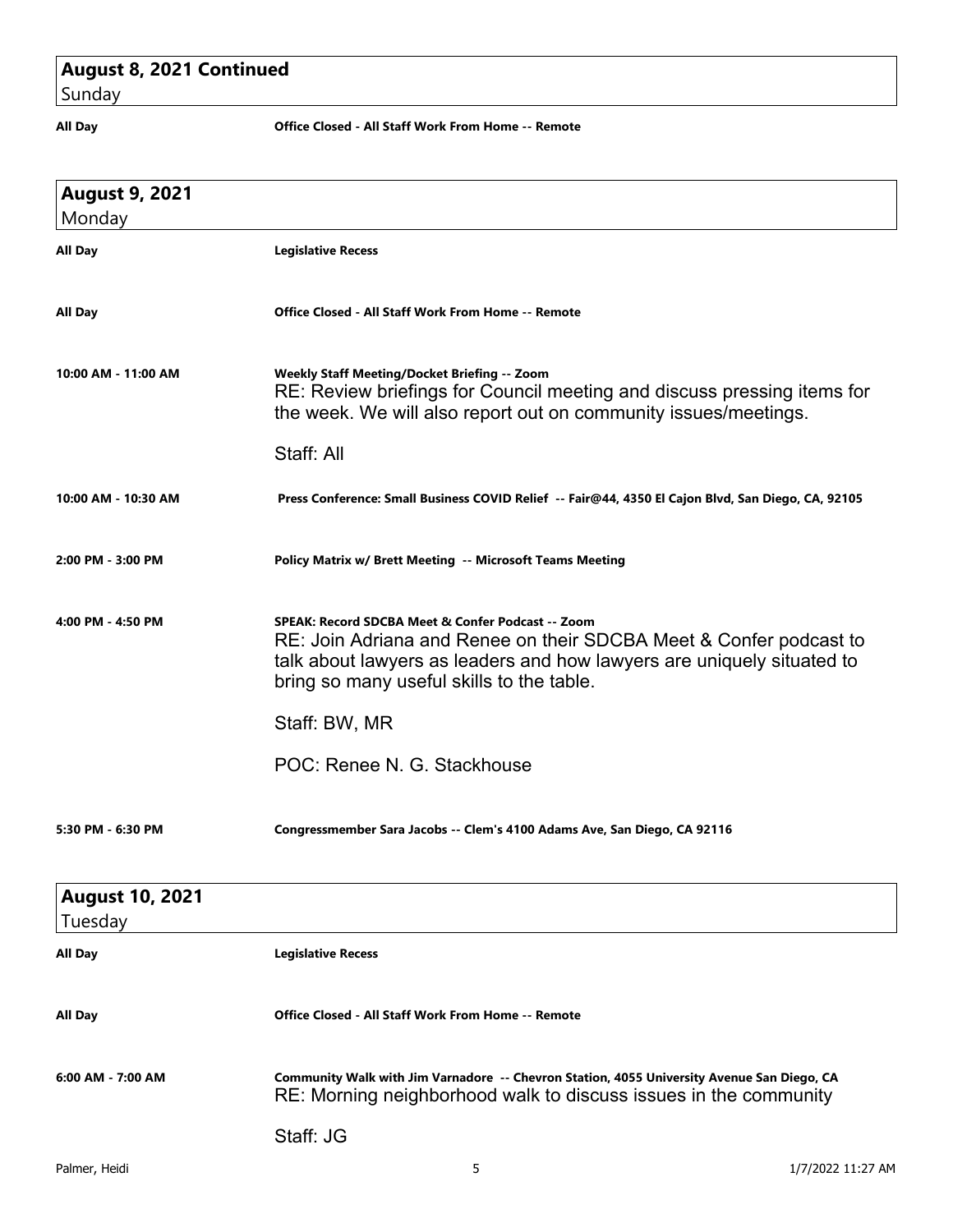|                                     | Attendees:<br><b>Jim Varnadore</b><br>Mark                                                                                                                                                                           |
|-------------------------------------|----------------------------------------------------------------------------------------------------------------------------------------------------------------------------------------------------------------------|
| 10:30 AM - 12:30 PM                 | Father Joe Carroll's Legacy to be Remembered During Public Celebration of Life -- San Diego Convention<br>Center, Hall                                                                                               |
| 1:00 PM - 1:30 PM                   | Prep for Kim Center for Social Balance Panel -- Go To Meeting<br>RE: Prep for the panel on August 17th. David Alvarez will be participating<br>in this prep session as he will be moderating the panel.<br>Staff: BM |
| 2:00 PM - 2:30 PM                   | RTFH Ad Hoc Committee Briefing -- Microsoft Teams Meeting<br>RE: review items for the RTFH Ad Hoc Committee: Addressing<br>Homelessness Among Black San Diegans                                                      |
| <b>August 11, 2021</b><br>Wednesday |                                                                                                                                                                                                                      |
| All Day                             | <b>Legislative Recess</b>                                                                                                                                                                                            |
| All Day                             | Office Closed - All Staff Work From Home -- Remote                                                                                                                                                                   |
| 9:00 AM - 10:30 AM                  | Father Joe's Villages Tour -- Joan Kroc Center, 1501 Imperial Avenue, San Diego<br>RE: Tour of Father Joe's Villages                                                                                                 |
|                                     | Staff: MO, BW all other staff optional                                                                                                                                                                               |
|                                     | POC: Cynthia McQueen                                                                                                                                                                                                 |
| 12:30 PM - 2:00 PM                  | Ad Hoc Committee: Addressing Homelessness Among Black San Diegans -- Zoom                                                                                                                                            |
| 12:30 PM - 1:30 PM                  | Check in with CMs CC & MVW -- Nutmeg Bakery & Cafe (12640 Sabre Springs Pkwy Ste 107, San Diego,<br>CA 92128, United States)                                                                                         |
| 2:00 PM - 3:00 PM                   | MTS Palm City Village Brief -- Zoom<br><b>RE: Brief on MTS Palm City</b>                                                                                                                                             |
|                                     | STAFF: MR, JG                                                                                                                                                                                                        |
|                                     | Attendees:<br>VP John Seymour<br><b>Andrew Malik</b>                                                                                                                                                                 |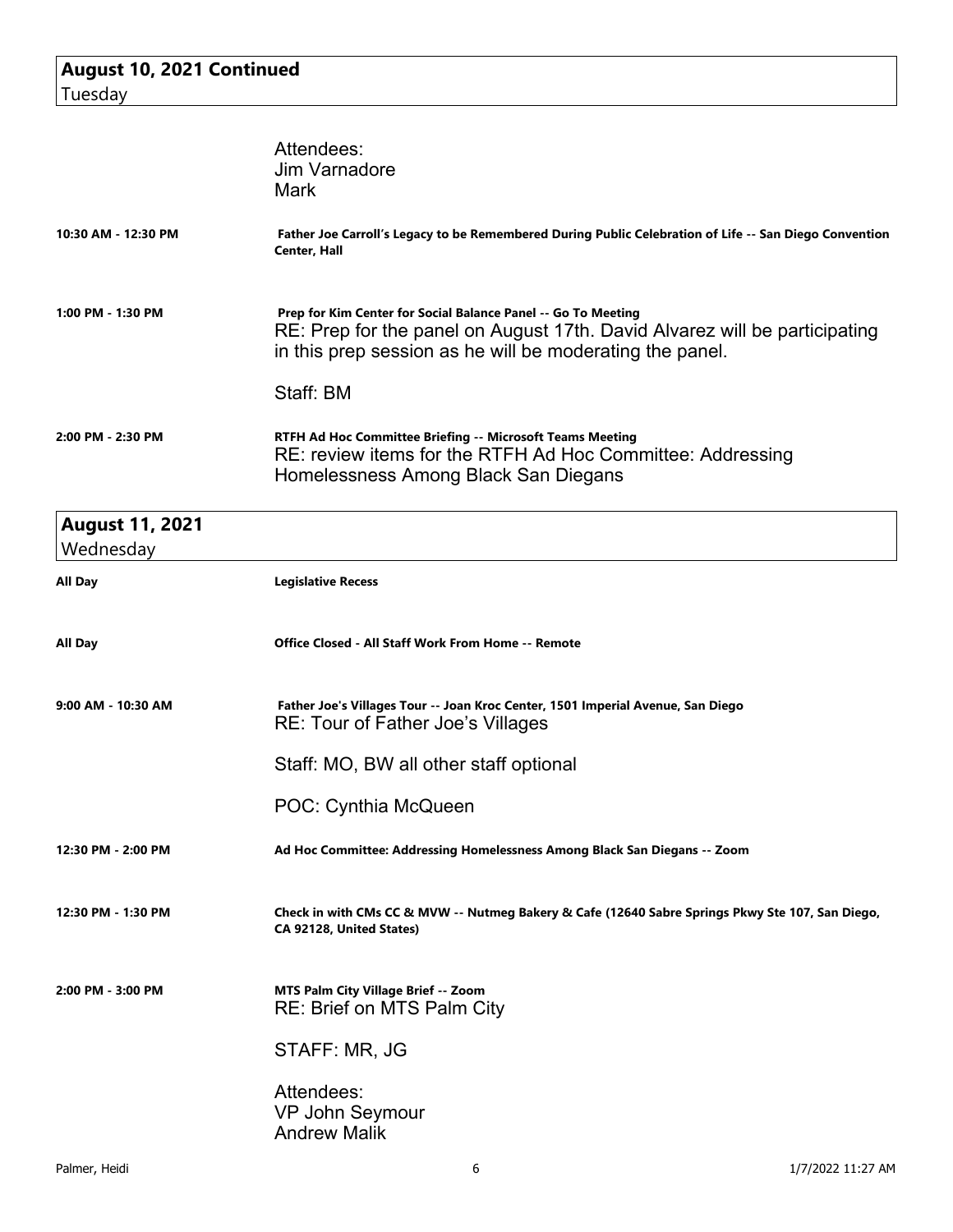| <b>August 11, 2021 Continued</b>   |                                                                                                                                                                                                                                                                                                                                                                                           |  |
|------------------------------------|-------------------------------------------------------------------------------------------------------------------------------------------------------------------------------------------------------------------------------------------------------------------------------------------------------------------------------------------------------------------------------------------|--|
| Wednesday                          |                                                                                                                                                                                                                                                                                                                                                                                           |  |
|                                    | Maya Rosas<br>Julio Garcia                                                                                                                                                                                                                                                                                                                                                                |  |
| 3:00 PM - 4:00 PM                  | Policy Matrix w/ Julio Meeting -- Microsoft Teams Meeting                                                                                                                                                                                                                                                                                                                                 |  |
| 4:00 PM - 5:00 PM                  | Policy Internal Meeting -- Microsoft Teams Meeting                                                                                                                                                                                                                                                                                                                                        |  |
| <b>August 12, 2021</b><br>Thursday |                                                                                                                                                                                                                                                                                                                                                                                           |  |
| <b>All Day</b>                     | <b>Legislative Recess</b>                                                                                                                                                                                                                                                                                                                                                                 |  |
| All Day                            | <b>Office Closed - All Staff Work From Home -- Remote</b>                                                                                                                                                                                                                                                                                                                                 |  |
| 7:45 AM - 9:30 AM                  | SPEAK: SD Regional Chamber of Commerce Education & Workforce Roundtable -- Zoom<br>RE: Speak on your work as a member of the Workforce Partnership as well<br>as previous experience in these two areas.                                                                                                                                                                                  |  |
|                                    | Staff: JN, MO - FYI, BW                                                                                                                                                                                                                                                                                                                                                                   |  |
| 10:00 AM - 11:00 AM                | READ: Living Wall Event -- Copley-Price YMCA is 4300 El Cajon Blvd, San Diego, CA 92105<br>RE: Councilmember will participate in the Eco-Hero Story Corner or any<br>other desired participation – we have purchased the Our Planet children's<br>book that we thought would be great for the Councilmember to read to the<br>6-8 year olds attending the YMCA's summer "Discovery Camp." |  |
|                                    | <b>STAFF: MO</b>                                                                                                                                                                                                                                                                                                                                                                          |  |
| 10:30 AM - 10:30 AM                | CoC General Membership Meeting -- Zoom                                                                                                                                                                                                                                                                                                                                                    |  |
| 11:45 AM - 12:45 PM                | <b>CPAT Meeting -- Microsoft Teams Meeting</b><br><b>RE: Discuss PrOTECT</b>                                                                                                                                                                                                                                                                                                              |  |
|                                    | Staff: MO, MR                                                                                                                                                                                                                                                                                                                                                                             |  |
|                                    | Attendees:<br><b>Eryn Wilson Nieves</b><br>Maryan Osman<br>Rosas Maya<br><b>CM Elo-Rivera</b>                                                                                                                                                                                                                                                                                             |  |
|                                    | Pre: $11:45 - 12:00 \text{ pm}$<br>Meeting: 12:00 - 12:30 pm                                                                                                                                                                                                                                                                                                                              |  |
| Palmer, Heidi                      | 7<br>1/7/2022 11:27 AM                                                                                                                                                                                                                                                                                                                                                                    |  |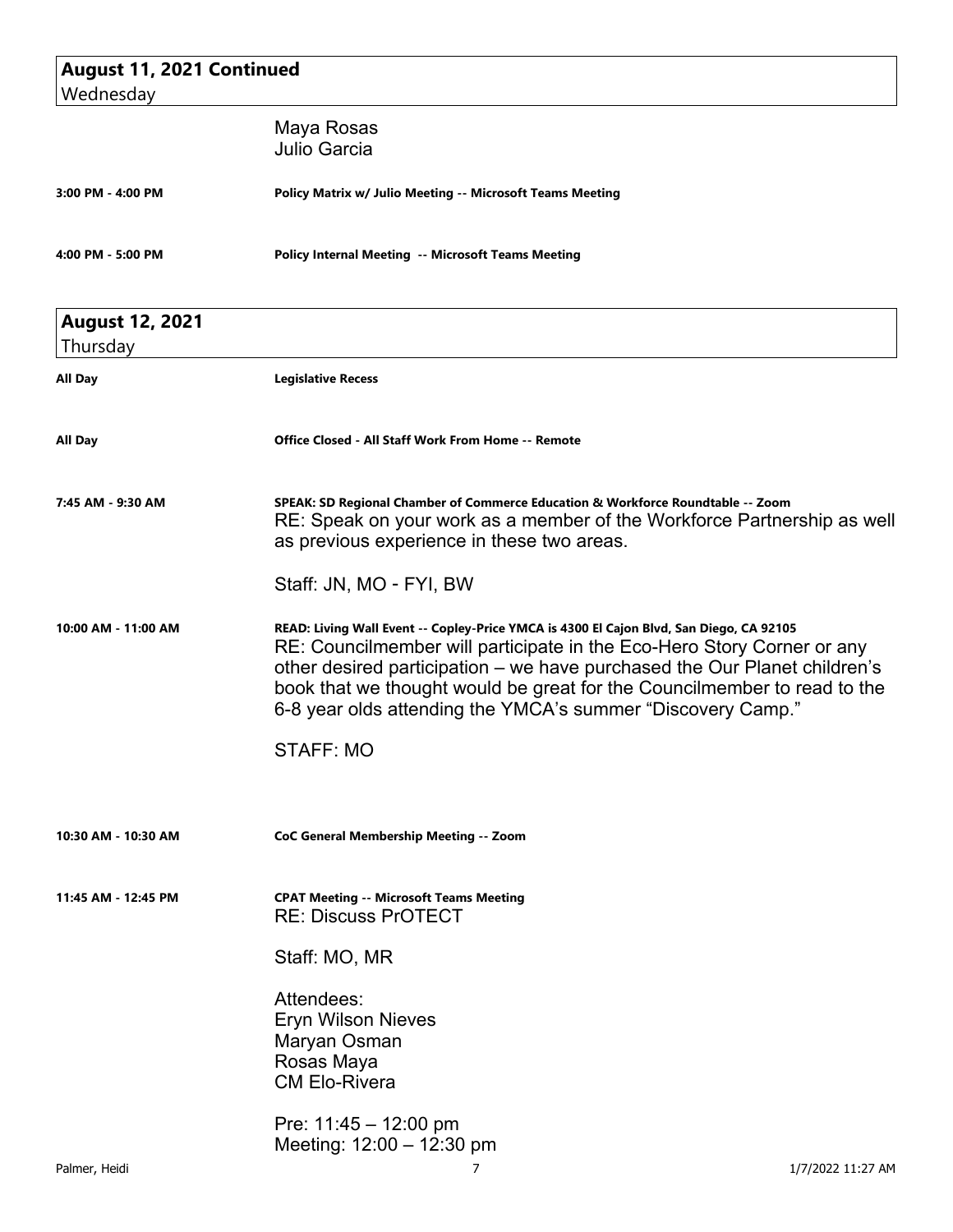| August 12, 2021 Continued        |                                                                                                                                                                                                                                                       |
|----------------------------------|-------------------------------------------------------------------------------------------------------------------------------------------------------------------------------------------------------------------------------------------------------|
| Thursday                         |                                                                                                                                                                                                                                                       |
|                                  | Post: $12:30 - 12:45$ pm                                                                                                                                                                                                                              |
|                                  |                                                                                                                                                                                                                                                       |
| 3:00 PM - 4:00 PM                | Nile Sister Tour -- 5532 El Cajon Blvd, San Diego, CA 92115<br>RE: Be present in the community.                                                                                                                                                       |
|                                  | <b>STAFF: BM</b>                                                                                                                                                                                                                                      |
|                                  | POC: Sam                                                                                                                                                                                                                                              |
| 5:30 PM - 6:30 PM                | Community Listening Session -- Wesley United Methodist Church 5380 El Cajon Blvd., San Diego CA 92115<br>RE: Vietnamese/Asian Community Leaders have asked to meet to discuss<br>issues they are experiencing.                                        |
|                                  | Staff: JN, MO                                                                                                                                                                                                                                         |
|                                  | Attendees:                                                                                                                                                                                                                                            |
|                                  | Su Nguyen                                                                                                                                                                                                                                             |
|                                  | Abraham To                                                                                                                                                                                                                                            |
|                                  | <b>CM Sean Elo-Rivera</b>                                                                                                                                                                                                                             |
|                                  | Jefferey Nguyen                                                                                                                                                                                                                                       |
|                                  | Maryan Osman                                                                                                                                                                                                                                          |
| <b>August 13, 2021</b><br>Friday |                                                                                                                                                                                                                                                       |
| All Day                          | <b>Legislative Recess</b>                                                                                                                                                                                                                             |
| All Day                          | Office Closed - All Staff Work From Home -- Remote                                                                                                                                                                                                    |
| 9:00 AM - 10:00 AM               | <b>Policy Matrix w/ Ben Meeting -- Microsoft Teams Meeting</b>                                                                                                                                                                                        |
| 11:00 AM - 12:00 PM              | <b>Docket Briefings -- Microsoft Teams Meeting</b><br>RE: Monday and Tuesday Docket briefings for Sean starting 7/9/21. The<br>Docket Briefings are due Thursday COB to be reviewed Fridays at 11am<br>and completed briefings are due by 3pm Friday. |
|                                  | Staff: All                                                                                                                                                                                                                                            |
| 1:00 PM - 1:30 PM                | <b>Scheduling w/ Sean -- Microsoft Teams Meeting</b><br>RE: Weekly scheduling review                                                                                                                                                                  |
| 1:30 PM - 2:30 PM                | Policy Matrix w/ Jefferey Meeting -- Microsoft Teams Meeting                                                                                                                                                                                          |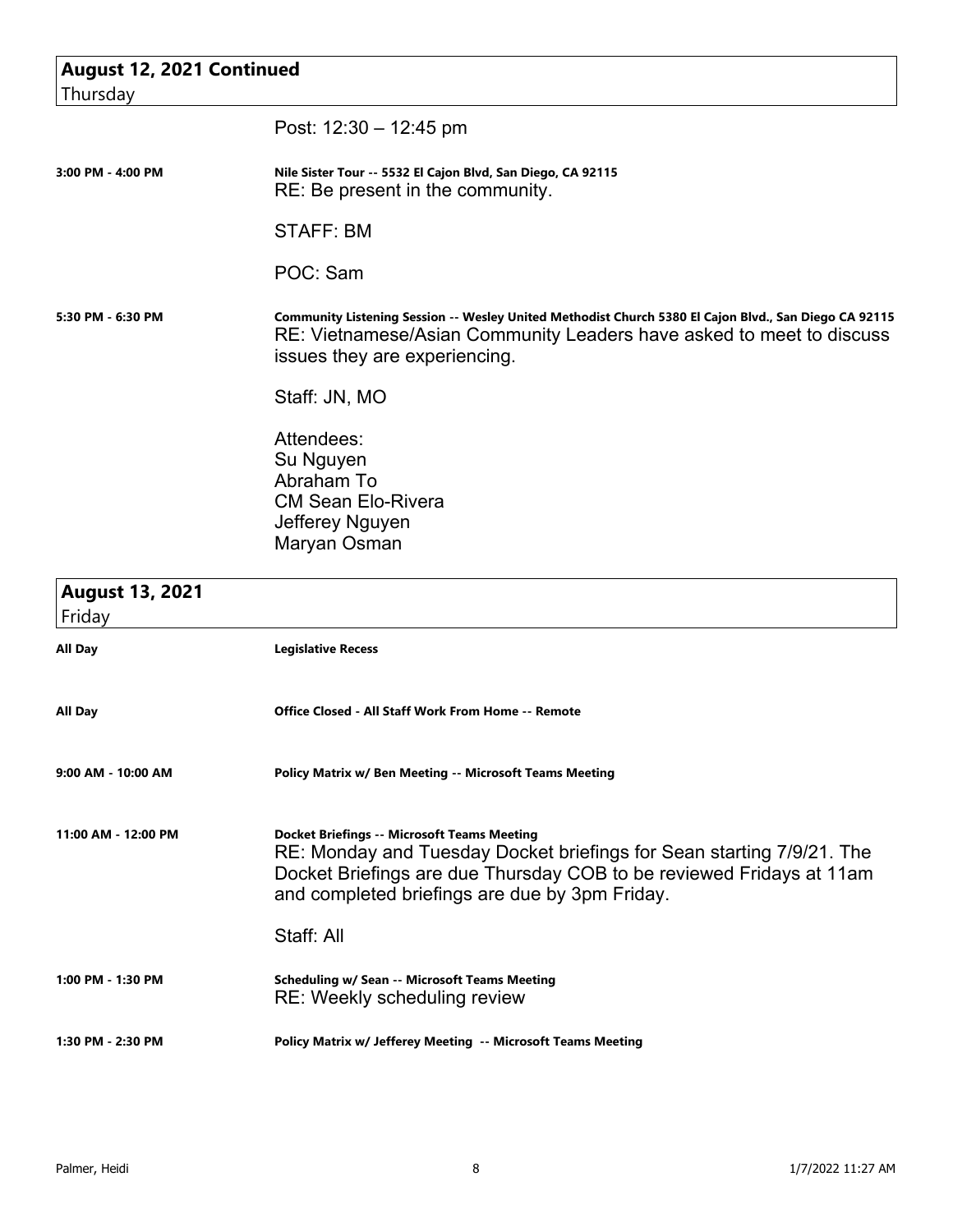### **August 14, 2021**

 $\vert$ Saturday

**All Day Legislative Recess**

| <b>August 15, 2021</b><br>Sunday |                                                                                                                                                                 |
|----------------------------------|-----------------------------------------------------------------------------------------------------------------------------------------------------------------|
| All Day                          | <b>Legislative Recess</b>                                                                                                                                       |
| <b>August 16, 2021</b><br>Monday |                                                                                                                                                                 |
| All Day                          | <b>Legislative Recess</b>                                                                                                                                       |
| 9:00 AM - 11:00 AM               | Pier Jump -- Ocean Beach Pier Niagara Avenue, San Diego, CA 92107<br><b>RE: Support Prevent Drowning Foundation</b>                                             |
|                                  | Staff: BW                                                                                                                                                       |
| 11:15 AM - 12:15 PM              | ADU Meeting w/ Rachel Laing -- Microsoft Teams Meeting<br>RE: ADU conversation with professional ADU developers discuss ADU<br>realities versus misinformation. |
|                                  | STAFF: MR, JG                                                                                                                                                   |
|                                  | Attendees:<br><b>CM Sean Elo-Rivera</b><br>Maya Rosas<br><b>Julio Garcia</b><br><b>Rachel Laing</b>                                                             |
|                                  | Pre: $11:15 - 11:25$ am<br>Meeting: $11:25 - 12:00$ pm<br>Post: $12:00 - 12:15$ pm                                                                              |
| 2:00 PM - 2:30 PM                | Tajimas College Area Choice Awards -- 6061 El Cajon Blvd Suite 2, San Diego, CA 92115<br><b>RE: Present Award to Tajima Business</b>                            |
|                                  | Staff: JN                                                                                                                                                       |
|                                  | Attendees:<br>Isamu Morikizono<br><b>Councilmember Elo-Rivera</b><br>Jefferey Nguyen                                                                            |
| 3:00 PM - 5:00 PM                | SDSU/D9 Talk -- SDSU<br>RE: Talk about College Area Issues with SDSU President                                                                                  |
|                                  | STAFF: JN, MO                                                                                                                                                   |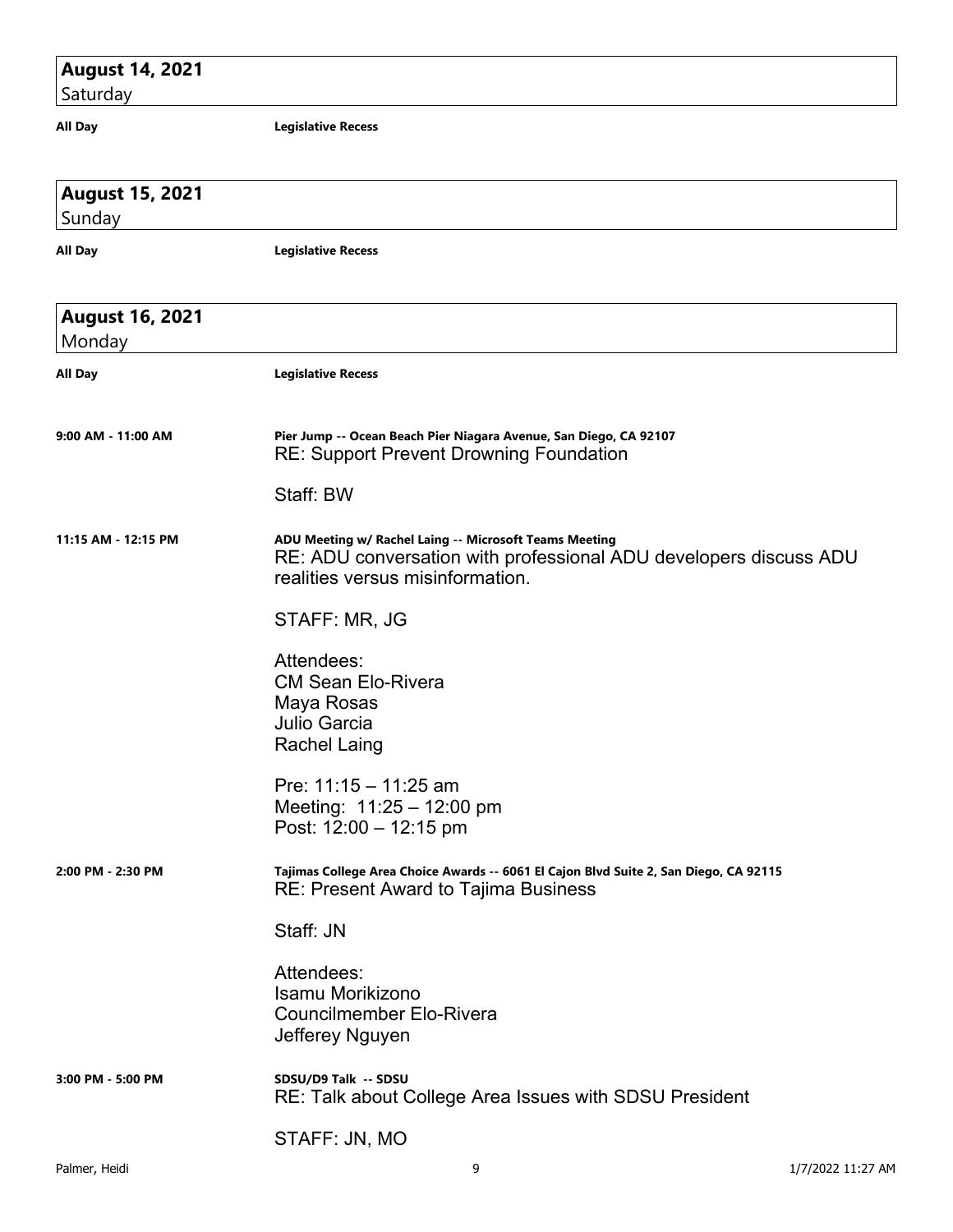| Attendees:                                                             |
|------------------------------------------------------------------------|
| Dr. Adela de la Torre, President                                       |
| Dr. Luke Wood, Vice President of Student Affairs and Campus Diversity  |
| Dr. Randy Timm, Dean of Student                                        |
| Aniesha Mitchell, Senior Associate Vice President for Campus Diversity |
| Rachel Gregg, Director of Government and Community Relations           |
| Jefferey Nguyen                                                        |
| <b>Councilmember Elo-Rivera</b>                                        |

| <b>August 17, 2021</b><br>Tuesday |                                                                                                                                     |                   |
|-----------------------------------|-------------------------------------------------------------------------------------------------------------------------------------|-------------------|
| All Day                           | <b>Legislative Recess</b>                                                                                                           |                   |
| 10:00 AM - 11:00 AM               | Coffee with Ramla -- Cafeina Cafe (4011 46th St, San Diego, CA 92105, United States)                                                |                   |
| 12:00 PM - 12:30 PM               | IBA Role in Labor Negotiations Brief -- Zoom<br>RE: Brief on IBA's role in Labor Negotiations                                       |                   |
|                                   | Staff: LVN                                                                                                                          |                   |
|                                   | Attendees:<br><b>Andrea Tevlin</b><br>Lisa Byrne<br>Sean Elo-Rivera                                                                 |                   |
| 12:45 PM - 1:45 PM                | Meeting w/ Chief Nisleit +D9 about Southcrest Community -- Microsoft Teams Meeting<br>RE: Discussion about the Southcrest Community |                   |
|                                   | Staff: LVN                                                                                                                          |                   |
|                                   | Attendees:<br><b>Chief Nisleit</b><br><b>Councilmember Elo-Rivera</b><br>Lydia Van Note                                             |                   |
|                                   | Pre: $12:45 - 1:00$ pm<br>Meeting: $1:00 - 1:30$ pm<br>Post: $1:30 - 1:45$ pm                                                       |                   |
| 1:45 PM - 3:00 PM                 | SPEAK: Kim Center for Social Balance -- Zoom                                                                                        |                   |
| 3:30 PM - 4:30 PM                 | Mama's Kitchen Meal Distribution -- University Ave<br><b>RE: Distribute Meals in City Heights</b>                                   |                   |
|                                   | Staff: BM                                                                                                                           |                   |
| Palmer, Heidi                     | 10                                                                                                                                  | 1/7/2022 11:27 AM |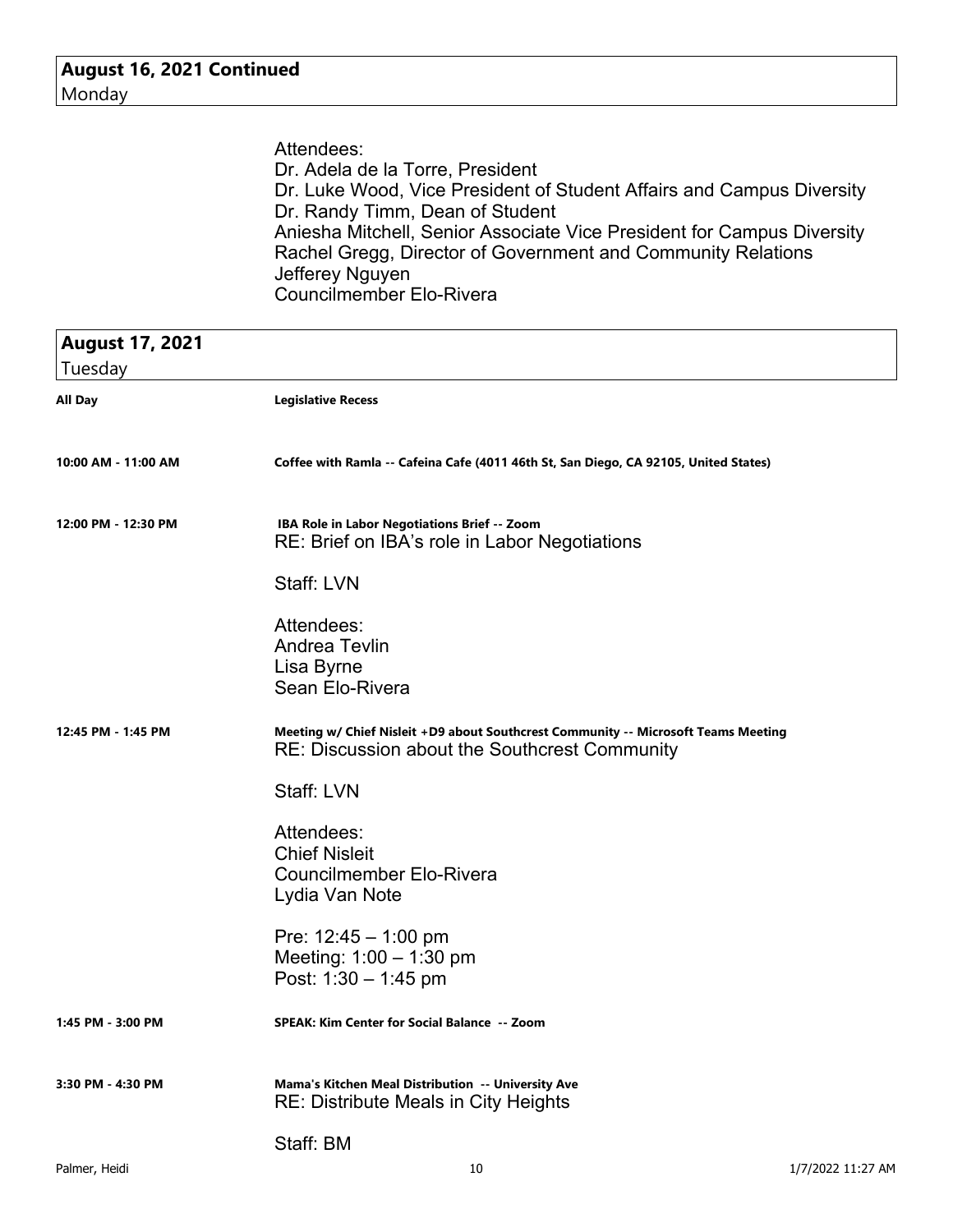## **August 17, 2021 Continued**

Tuesday

### **August 18, 2021**

| Wednesday           |                                                                                                                                                                                                                                                                                                                                |
|---------------------|--------------------------------------------------------------------------------------------------------------------------------------------------------------------------------------------------------------------------------------------------------------------------------------------------------------------------------|
| All Day             | <b>Legislative Recess</b>                                                                                                                                                                                                                                                                                                      |
| 8:30 AM - 9:00 AM   | <b>ADU Memo Convo</b>                                                                                                                                                                                                                                                                                                          |
| 10:00 AM - 11:00 AM | Policy Matrix w/ Brendan Meeting -- Microsoft Teams Meeting                                                                                                                                                                                                                                                                    |
| 12:30 PM - 1:00 PM  | SPEAK: La Mesa Rotary Club -- Zoom<br><b>RE: Speak on the Chollas Creek Watershed</b>                                                                                                                                                                                                                                          |
|                     | Staff: BD                                                                                                                                                                                                                                                                                                                      |
|                     | POC: Bill Ashman                                                                                                                                                                                                                                                                                                               |
| 1:30 PM - 2:30 PM   | New Leaf Biofuel Tour -- New Leaf Biofuel, 2285 Newton Avenue<br>RE: Tour the New Leaf Biofuel facility at 2317 New Avenue in Barrio<br>Logan. It is one of only three biofuel production facilities in California; and it<br>receives funding from the California Energy Commission and Air<br>Resources Board.               |
|                     | Staff: BD                                                                                                                                                                                                                                                                                                                      |
| 3:00 PM - 4:00 PM   | SPEAK: Hoover High Civic Engagement Class -- Zoom<br>RE: Speak to students going through a three-week civic engagement<br>college-credit course at Hoover High School. After drawing a community<br>map, students<br>highlighted what they loved about their community and what they would<br>like to see change.<br>Staff: BD |
|                     |                                                                                                                                                                                                                                                                                                                                |
| 4:00 PM - 4:10 PM   | Green Screen Video Shoot -- CityTV Studio- Civic Center Plaza Building, Floor 4, 1200 Third Avenue, Suite<br>416<br>Re: highlighting some of the many cultural offerings in each of the nine<br>council districts.                                                                                                             |
|                     | Staff: MR, BW                                                                                                                                                                                                                                                                                                                  |
|                     | <b>POC: Jennifer Davies</b>                                                                                                                                                                                                                                                                                                    |
| 5:00 PM - 6:00 PM   | Welcome Back Member Mixer -- 601 11th Ave, San Diego, CA, United States of America 92101                                                                                                                                                                                                                                       |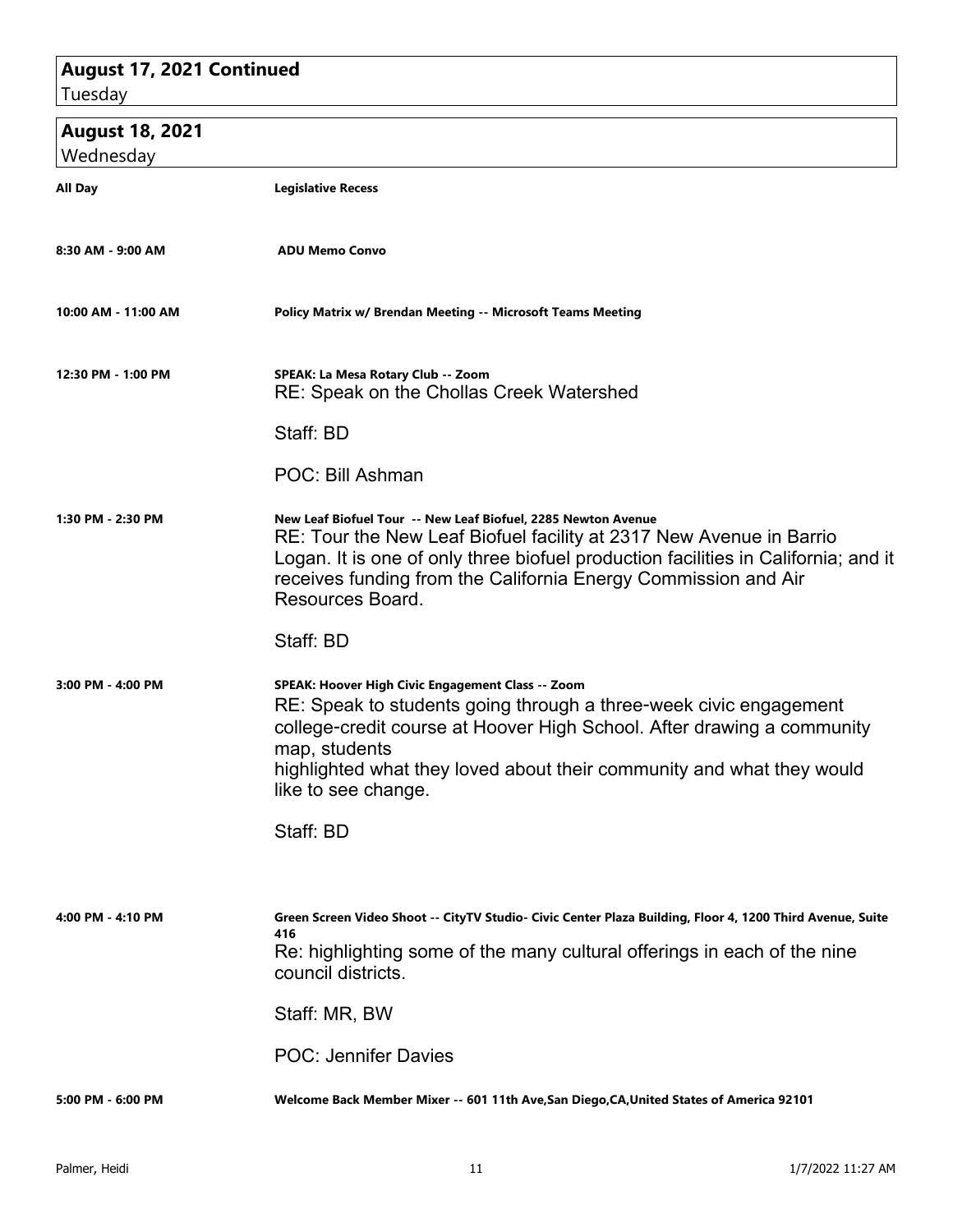### **August 18, 2021 Continued**

Wednesday

**6:00 PM - 8:00 PM Gary Sinise Foundation SD Chapter Launch -- USS Midway Museum**

| <b>August 19, 2021</b><br>Thursday |                                                                                                                                                                                                                                                                                                                                                                                         |                   |
|------------------------------------|-----------------------------------------------------------------------------------------------------------------------------------------------------------------------------------------------------------------------------------------------------------------------------------------------------------------------------------------------------------------------------------------|-------------------|
| All Day                            | <b>Legislative Recess</b>                                                                                                                                                                                                                                                                                                                                                               |                   |
| 8:00 AM - 8:30 AM                  | Carleton "Ceo" Overstreet, Jr -- The Dojo Cafe (4350 El Cajon Blvd, San Diego, CA 92105, United States)<br>Re: Carleton has been providing food to the Oceanview community over<br>the past year and would like to meet with you to discuss food insecurity<br>and their future plans.                                                                                                  |                   |
|                                    | <b>POC: Carleton</b>                                                                                                                                                                                                                                                                                                                                                                    |                   |
| 9:15 AM - 9:45 AM                  | SDWP+YW+CSD Meeting -- Microsoft Teams Meeting<br>RE: Discuss youth strategy in San Diego, and SDWP's role                                                                                                                                                                                                                                                                              |                   |
|                                    | Staff: MZ, MR                                                                                                                                                                                                                                                                                                                                                                           |                   |
|                                    | Attendees:<br><b>Nick DeVico</b><br>Andy Hall<br><b>Warsan Artan</b><br><b>Shaina Gross</b>                                                                                                                                                                                                                                                                                             |                   |
|                                    | Pre: $9:15 - 9:30$ am<br>Meeting: $9:30 - 10:00$ am                                                                                                                                                                                                                                                                                                                                     |                   |
| 10:45 AM - 11:45 AM                | SPEAK - SD Green New Deal Alliance -- Tierra Central, 4000 41st St., San Diego, 92105, (University Ave. &<br>41st St.)<br>RE: Speak at the San Diego #SealTheDeal Day of Action. The goal of this<br>press conference is to put pressure on the San Diego region's<br>Congressional delegation to vote for a budget reconciliation bill that goes<br>big on climate, jobs, and justice. |                   |
|                                    | POC: Tara Kelly Hammond                                                                                                                                                                                                                                                                                                                                                                 |                   |
| 1:00 PM - 2:00 PM                  | SPEAK: Dojo Cafe/Fair@44 Event for Hoover High Students -- Fair@44<br>RE: talk to the students about serving the community to make it stronger,<br>more inclusive and safe.                                                                                                                                                                                                             |                   |
|                                    | Staff: MO                                                                                                                                                                                                                                                                                                                                                                               |                   |
|                                    | POC: Darnelle Williams, Owner                                                                                                                                                                                                                                                                                                                                                           |                   |
| 2:20 PM - 3:20 PM                  | 1:1 Monthly Meeting between CP Campbell and CM Sean Elo-Rivera -- Microsoft Teams Meeting<br>Pre: 2:20 - 2:30 pm<br>Meeting: $2:30 - 3:00$ pm                                                                                                                                                                                                                                           |                   |
| Palmer, Heidi                      | 12                                                                                                                                                                                                                                                                                                                                                                                      | 1/7/2022 11:27 AM |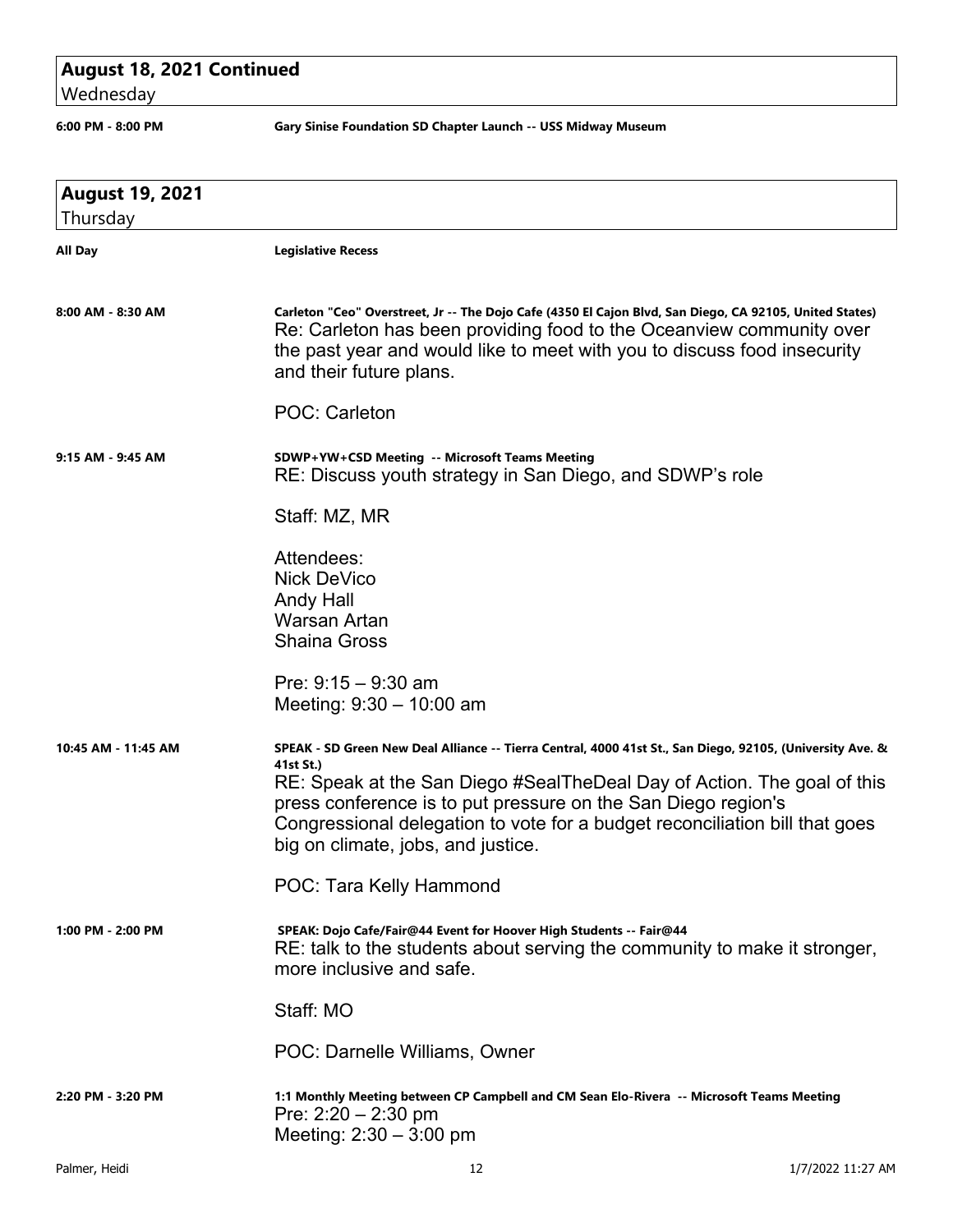| <b>August 19, 2021 Continued</b> |                                                                                                                                                                                                                                                                                                                                                                |
|----------------------------------|----------------------------------------------------------------------------------------------------------------------------------------------------------------------------------------------------------------------------------------------------------------------------------------------------------------------------------------------------------------|
| Thursday                         |                                                                                                                                                                                                                                                                                                                                                                |
|                                  | Post: $3:00 - 3:20$ pm                                                                                                                                                                                                                                                                                                                                         |
| 3:00 PM - 3:00 PM                | <b>CoC Board Meeting -- Zoom</b>                                                                                                                                                                                                                                                                                                                               |
| 6:00 PM - 7:00 PM                | D9/PUD Virtual Forum -- Zoom<br>Re: PUD community outreach on proposed wastewater and water rate<br>increases                                                                                                                                                                                                                                                  |
|                                  | Staff: MO, BD                                                                                                                                                                                                                                                                                                                                                  |
| <b>August 20, 2021</b><br>Friday |                                                                                                                                                                                                                                                                                                                                                                |
| <b>All Day</b>                   | <b>Legislative Recess</b>                                                                                                                                                                                                                                                                                                                                      |
| $9:00$ AM - $9:30$ AM            | SPEAK: Pure Water Press Event -- North City Water Reclamation Plant, 4949 Eastgate Mall, SD, 92121<br>RE: To celebrate the start of construction of the Pure Water treatment<br>facility, located across the street from the existing plant. Pure Water is the<br>largest infrastructure project in the City's history. (Construction is already<br>underway). |
|                                  | Staff: BW – TPs, None at event per Mayor's office                                                                                                                                                                                                                                                                                                              |
|                                  | Attendees:<br>City Councilmember Joe LaCava<br><b>City Councilmember Sean Elo-Rivera</b><br>Labor and environmental stakeholders<br>State and federal regulators<br>City staff                                                                                                                                                                                 |
| 9:20 AM - 10:20 AM               | AT&T -- Zoom<br>RE: Meet and Greet – discuss updates about the telecom industry as it<br>relates to the City. Sean also wanted to touch base on beautification efforts<br>with AT&T buildings in the district and through out the City.                                                                                                                        |
|                                  | Staff: HP                                                                                                                                                                                                                                                                                                                                                      |
|                                  | Attendees:<br>Christine Moore - AT&T Executive Director of External Affairs<br>Clarissa Falcon, Principal at Falcon Strategies<br>Victor Avina, Falcon Strategies                                                                                                                                                                                              |
|                                  | Pre: $9:20 - 9:30$ am<br>Meeting: $9:30 - 10:00$ am<br>Post: 10:00 - 10:20 am                                                                                                                                                                                                                                                                                  |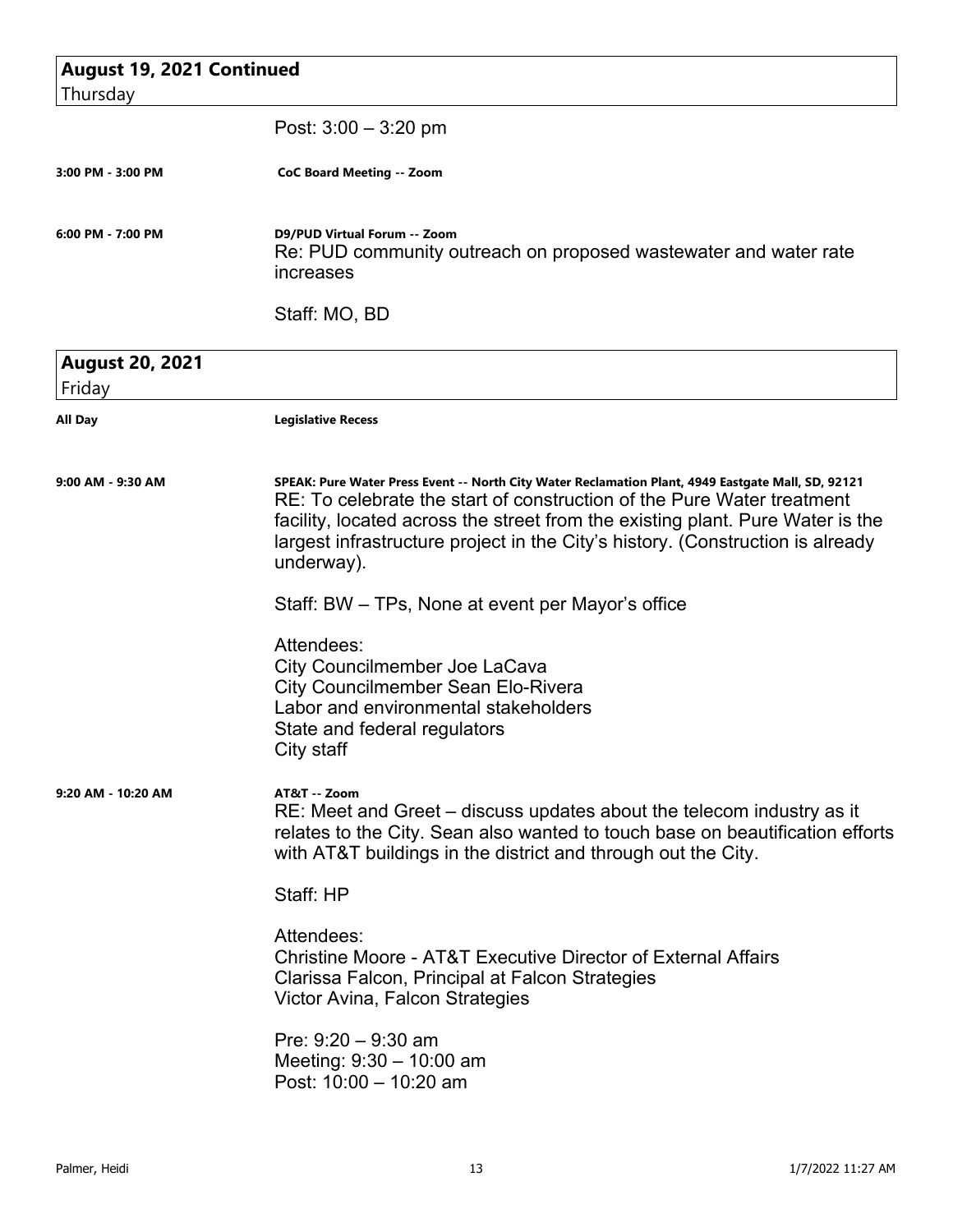| <b>August 20, 2021 Continued</b><br>Friday |                                                                                                                                                                                                                                                                                                                                                                             |
|--------------------------------------------|-----------------------------------------------------------------------------------------------------------------------------------------------------------------------------------------------------------------------------------------------------------------------------------------------------------------------------------------------------------------------------|
| 11:00 AM - 12:00 PM                        | <b>Docket Briefings -- Microsoft Teams Meeting</b><br>RE: Monday and Tuesday Docket briefings for Sean starting 7/9/21. The<br>Docket Briefings are due Thursday COB to be reviewed Fridays at 11am<br>and completed briefings are due by 3pm Friday.<br>Staff: All                                                                                                         |
| 12:00 PM - 12:20 PM                        | National University meeting -- Zoom<br>RE: National University provide a brief overview of our current programs<br>and initiatives serving students in San Diego, including military veterans<br>and military families. We are also eager to learn more about the<br>Councilmember's policy priorities and how our institution can be helpful in<br>supporting those goals. |
|                                            | Staff: MR                                                                                                                                                                                                                                                                                                                                                                   |
|                                            | Attendees:<br>Dr. Nancy Rohland Vice Chancellor of Communications and Community<br><b>Engagement for the National University System</b><br>Kim Mitchell Senior Vice President of Military Veteran and Government<br>Affairs at National University<br>Maya Rosas<br><b>Councilmember Elo-Rivera</b>                                                                         |
| 1:00 PM - 1:30 PM                          | <b>Internal Meeting -- Microsoft Teams Meeting</b><br><b>RE: ADUs</b>                                                                                                                                                                                                                                                                                                       |
| 1:00 PM - 1:30 PM                          | <b>Scheduling w/ Sean -- Microsoft Teams Meeting</b><br>RE: Weekly scheduling review                                                                                                                                                                                                                                                                                        |
| 2:00 PM - 2:30 PM                          | Discuss SDLR Partnership -- Zoom<br>RE: Discuss partnership with SDLR                                                                                                                                                                                                                                                                                                       |
|                                            | Staff: HP                                                                                                                                                                                                                                                                                                                                                                   |
|                                            | Attendees:<br><b>Attorney Rios</b><br>Catharine M. Arambula                                                                                                                                                                                                                                                                                                                 |
| 2:30 PM - 3:30 PM                          | Policy Matrix w/ Maryan Meeting -- Microsoft Teams Meeting                                                                                                                                                                                                                                                                                                                  |
| <b>August 21, 2021</b>                     |                                                                                                                                                                                                                                                                                                                                                                             |

Saturday

**All Day Legislative Recess**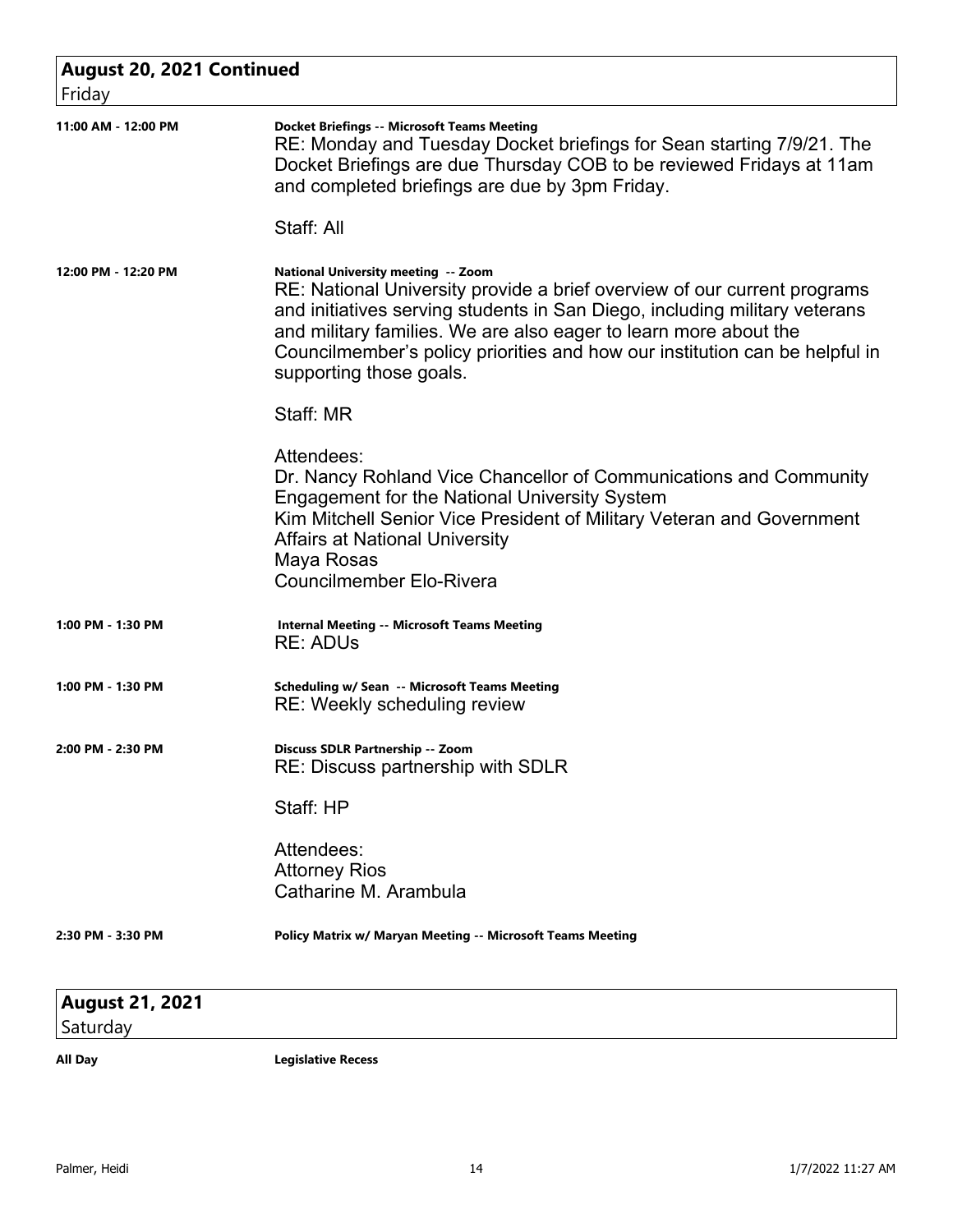| <b>August 21, 2021 Continued</b><br>Saturday |                                                                                                                                                                                                                                                                                                       |
|----------------------------------------------|-------------------------------------------------------------------------------------------------------------------------------------------------------------------------------------------------------------------------------------------------------------------------------------------------------|
| 8:50 AM - 10:00 AM                           | SD Canyon Lands + Environmental All Stars Volunteer Day -- Azalea Community Park, 4001 Poplar Street,<br>San Diego, CA 92105<br>RE: To create defensible space and reduce hazard fuels near the canyon<br>rims of Manzanita Canyon, one of San Diego's urban canyons in City<br>Heights.<br>Staff: BM |
| 11:00 AM - 12:00 PM                          | SPEAK: Mayor Gloria's Back to School Celebration -- Park De La Cruz Recreation Center<br>RE: Community Engagement, The Mayor's Office plans to help students by<br>providing free backpacks, headphones, portable mouses, padded<br>Chromebook cases and school supplies.                             |
|                                              | Staff: BW (tp), BM at event                                                                                                                                                                                                                                                                           |
|                                              | Attendees:<br>Mayor Gloria (attending 11-1)<br>Parks and Rec<br><b>SD Futures Foundation</b>                                                                                                                                                                                                          |
| <b>August 22, 2021</b><br>Sunday             |                                                                                                                                                                                                                                                                                                       |
| All Day                                      | <b>Legislative Recess</b>                                                                                                                                                                                                                                                                             |
| 2:00 PM - 4:00 PM                            | SPEAK: SDSU Community Kick-Off Event -- SDSU Parking Structure 3<br>RE: Community Kick-Off Event to speak about diversity and connect with<br>the SDSU community                                                                                                                                      |
|                                              | Staff: MR, JN, MO                                                                                                                                                                                                                                                                                     |
|                                              | POC:<br>Caryl Montero-Adams<br>Assistant Dean of Students for Student Life                                                                                                                                                                                                                            |
| <b>August 23, 2021</b><br>Monday             |                                                                                                                                                                                                                                                                                                       |
| All Day                                      | <b>Legislative Recess</b>                                                                                                                                                                                                                                                                             |
| 11:30 AM - 12:00 PM                          | <b>Internal Meeting -- Microsoft Teams Meeting</b><br>RE: Debriefing following the meeting with the Vietnamese community                                                                                                                                                                              |
|                                              | Staff: JN, JG, MO, LVN - opt                                                                                                                                                                                                                                                                          |
| 2:30 PM - 3:00 PM                            | D9+Seaworld+SDCCD Meeting -- Microsoft Teams Meeting<br>RE: Discuss Seaworld opportunities for SD Community College District<br>students                                                                                                                                                              |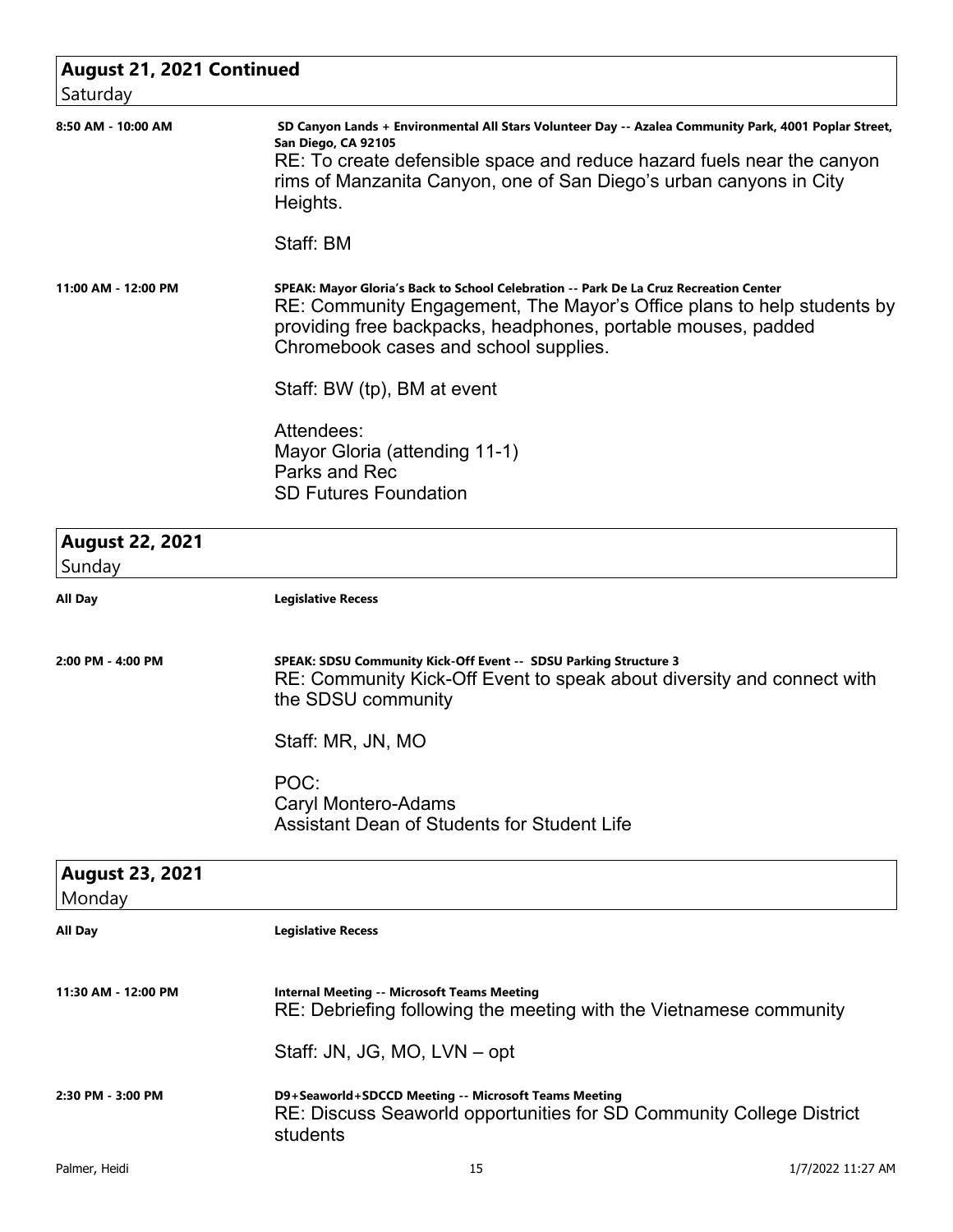#### Staff: MR

Attendees: Dr. Cortez Dr. Topham Seaworld President John Dulap Councilmember Elo-Rivera

Pre: 2:20 – 2:30 pm Meeting:  $2:30 - 3:00$  pm Post: 3:00 – 3:20 pm

#### **August 24, 2021**

| Tuesday             |                                                                                                                                                                                                                                                  |
|---------------------|--------------------------------------------------------------------------------------------------------------------------------------------------------------------------------------------------------------------------------------------------|
| All Day             | <b>Legislative Recess</b>                                                                                                                                                                                                                        |
| 10:00 AM - 11:30 AM | MTS, Mid-Coast Trolley Inaugural Ride -- Tecolote Trolley Station - 1350 W. Morena Blvd., San<br>Diego, 92110<br>RE: First Ride on the Mid-Coast Trolley                                                                                         |
|                     | Staff: JG                                                                                                                                                                                                                                        |
|                     | Attendees:<br>County Board of Supervisors Nathan Fletcher<br>US Congress (CA-52) Scott Peters<br>Mayor of Encinitas Catherine Blakespear<br>Mayor Todd Gloria<br><b>Councilmember Elo-Rivera</b><br><b>Community Representative Julio Garcia</b> |
| 1:00 PM - 1:30 PM   | <b>Internal Meeting -- Microsoft Teams Meeting</b><br><b>SDSU Prep meeting</b>                                                                                                                                                                   |
| 2:20 PM - 3:20 PM   | SDSU/PD/DSD -- Zoom<br>RE: Discuss safety issues in the College Area – specifically the rise in<br>reports from residents in the area regarding students from SDSU<br>congregating on rooftops                                                   |
|                     | Staff: LVN, MR, JN, MO                                                                                                                                                                                                                           |
|                     | Attendees:<br><b>Chief Nisleit, SDPD Chief</b><br>Mays, SDSU PD<br>Gary Geiler, Assistant Director,<br>DSD Dean (Dr.) Luke Wood,<br>SDSU Rachel Gregg,<br><b>SDSU Optional:</b>                                                                  |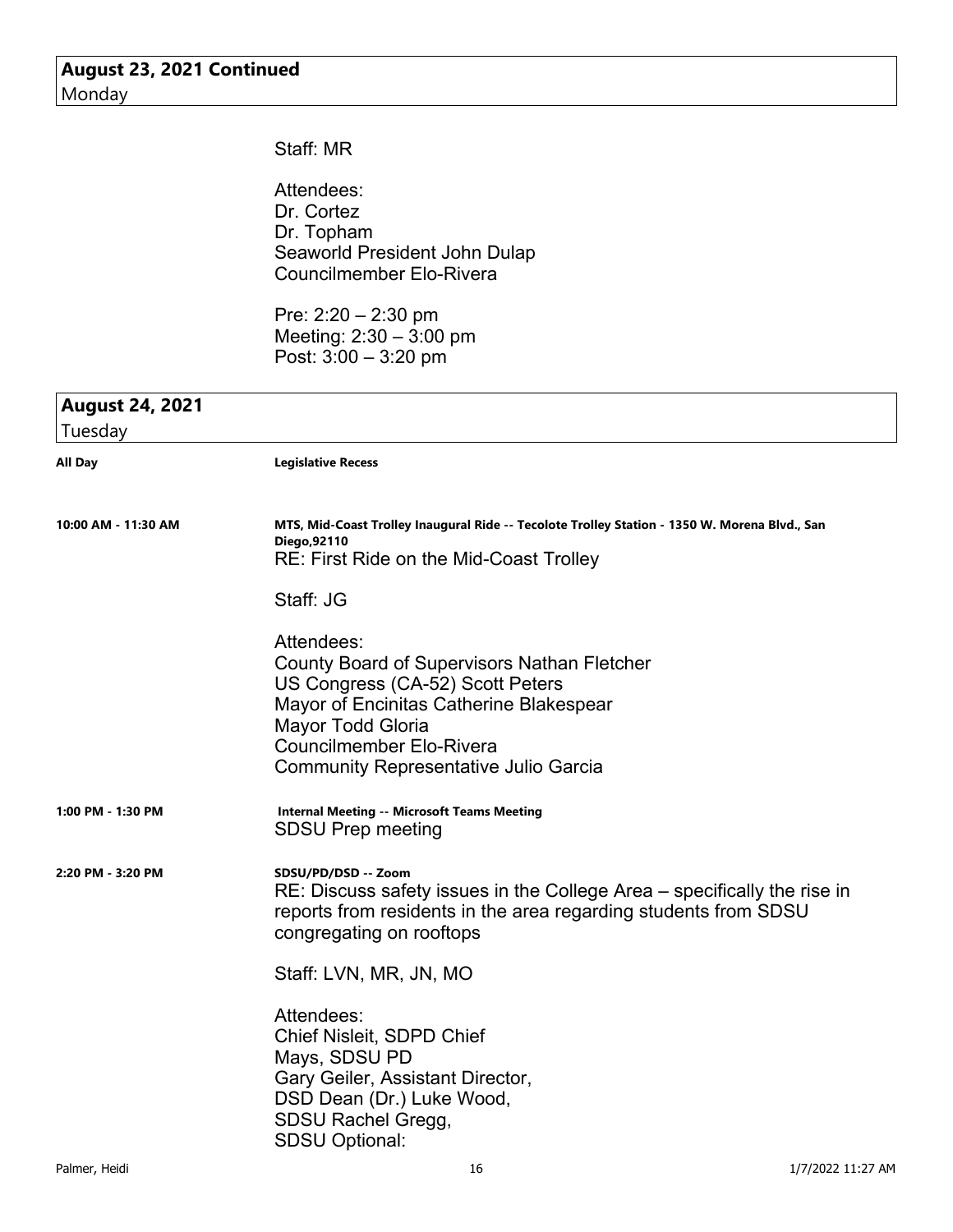#### **August 24, 2021 Continued** Tuesday

#### Stephanie Estrada, Mayor's Office

Pre: 2:20 – 2:30 pm Meeting: 2:30 – 3:00 pm Post: 3:00 – 3:20 pm

| <b>August 25, 2021</b>           |                                                                                                                                   |
|----------------------------------|-----------------------------------------------------------------------------------------------------------------------------------|
| Wednesday                        |                                                                                                                                   |
| All Day                          | <b>Legislative Recess</b>                                                                                                         |
| 9:00 AM - 9:30 AM                | <b>Quote to La Raza</b>                                                                                                           |
| 10:00 AM - 11:00 AM              | <b>Housing Authority Analysis -- Microsoft Teams Meeting</b>                                                                      |
| 2:30 PM - 3:00 PM                | <b>Internal Meeting -- Microsoft Teams Meeting</b><br><b>RE: Sexy Streets</b>                                                     |
|                                  | Staff: LVN, MR, BM                                                                                                                |
| 3:30 PM - 4:00 PM                | <b>Call with Youth Commission Nominee -- Phone</b><br>Nominee: Fartun                                                             |
| <b>August 26, 2021</b>           |                                                                                                                                   |
| Thursday                         |                                                                                                                                   |
| All Day                          | <b>Legislative Recess</b>                                                                                                         |
| 9:30 AM - 10:00 AM               | Workforce Partnership Docket Briefing -- Microsoft Teams Meeting                                                                  |
| 4:30 PM - 5:00 PM                | Employee Appreciation Month Event with Mayor Gloria -- Montgomery Field I 4302 Ponderosa Ave., San<br>Diego CA 92123<br>Staff: BM |
| <b>August 27, 2021</b><br>Friday |                                                                                                                                   |
| All Day                          | <b>Legislative Recess</b>                                                                                                         |
| 1:00 PM - 1:30 PM                | <b>Scheduling w/ Sean -- Microsoft Teams Meeting</b><br>RE: Weekly scheduling review                                              |